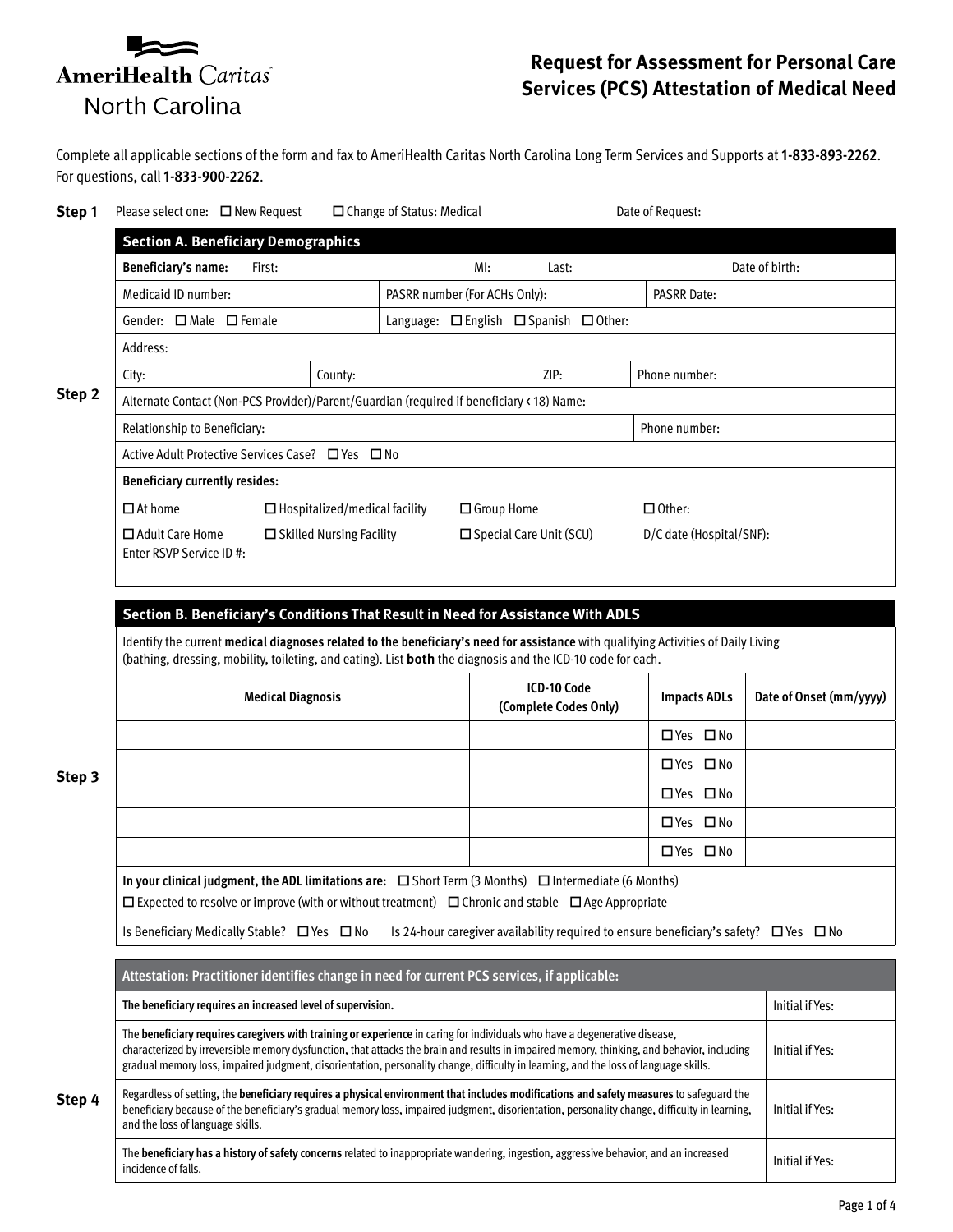

| Name:<br>Benefi<br>auldi ' | 10 <sup>2</sup><br>numbe<br><b>MID</b> |
|----------------------------|----------------------------------------|
|----------------------------|----------------------------------------|

| Step 5                                | <b>Section C. Practitioner Information</b>                                                                                                                                                                                                                                                                                                                                                                                                               |             |                          |  |  |  |  |  |  |  |
|---------------------------------------|----------------------------------------------------------------------------------------------------------------------------------------------------------------------------------------------------------------------------------------------------------------------------------------------------------------------------------------------------------------------------------------------------------------------------------------------------------|-------------|--------------------------|--|--|--|--|--|--|--|
|                                       | Attesting Practitioner's name:                                                                                                                                                                                                                                                                                                                                                                                                                           |             | Practitioner NPI number: |  |  |  |  |  |  |  |
|                                       | Select one: □ Beneficiary's Primary Care Practitioner □ Outpatient Specialty Practitioner □ Inpatient Practitioner Practice                                                                                                                                                                                                                                                                                                                              |             |                          |  |  |  |  |  |  |  |
|                                       | Name:                                                                                                                                                                                                                                                                                                                                                                                                                                                    |             | Practice Stamp:          |  |  |  |  |  |  |  |
|                                       | Practice NPI number:                                                                                                                                                                                                                                                                                                                                                                                                                                     |             |                          |  |  |  |  |  |  |  |
|                                       | Practice contact name:                                                                                                                                                                                                                                                                                                                                                                                                                                   |             |                          |  |  |  |  |  |  |  |
|                                       | Address:                                                                                                                                                                                                                                                                                                                                                                                                                                                 |             |                          |  |  |  |  |  |  |  |
|                                       | Phone number:                                                                                                                                                                                                                                                                                                                                                                                                                                            | Fax number: |                          |  |  |  |  |  |  |  |
|                                       | Date of last visit to practitioner (Must be < 90 days from request date):                                                                                                                                                                                                                                                                                                                                                                                |             |                          |  |  |  |  |  |  |  |
| Sign here                             | Practitioner signature and credentials:                                                                                                                                                                                                                                                                                                                                                                                                                  |             | Date:                    |  |  |  |  |  |  |  |
|                                       | *Signature stamp is not allowed*                                                                                                                                                                                                                                                                                                                                                                                                                         |             |                          |  |  |  |  |  |  |  |
|                                       | "I hereby attest that the information contained herein is current, complete, and accurate to the best of my knowledge and belief. I understand that<br>my attestation may result in the provision of services which are paid for by state and federal funds and I also understand that whoever knowingly<br>and willfully makes or causes to be made a false statement or representation may be prosecuted under the applicable federal and state laws." |             |                          |  |  |  |  |  |  |  |
| Change<br>of Status<br><b>Medical</b> | <b>Section D. Change of status: Medical</b><br>Complete for medical change of status request only.<br>Describe the specific medical change in condition and its impact on the beneficiary's need for hands-on assistance (required for all reasons):                                                                                                                                                                                                     |             |                          |  |  |  |  |  |  |  |

## **Practitioner Form Ends Here**

This space intentionally left blank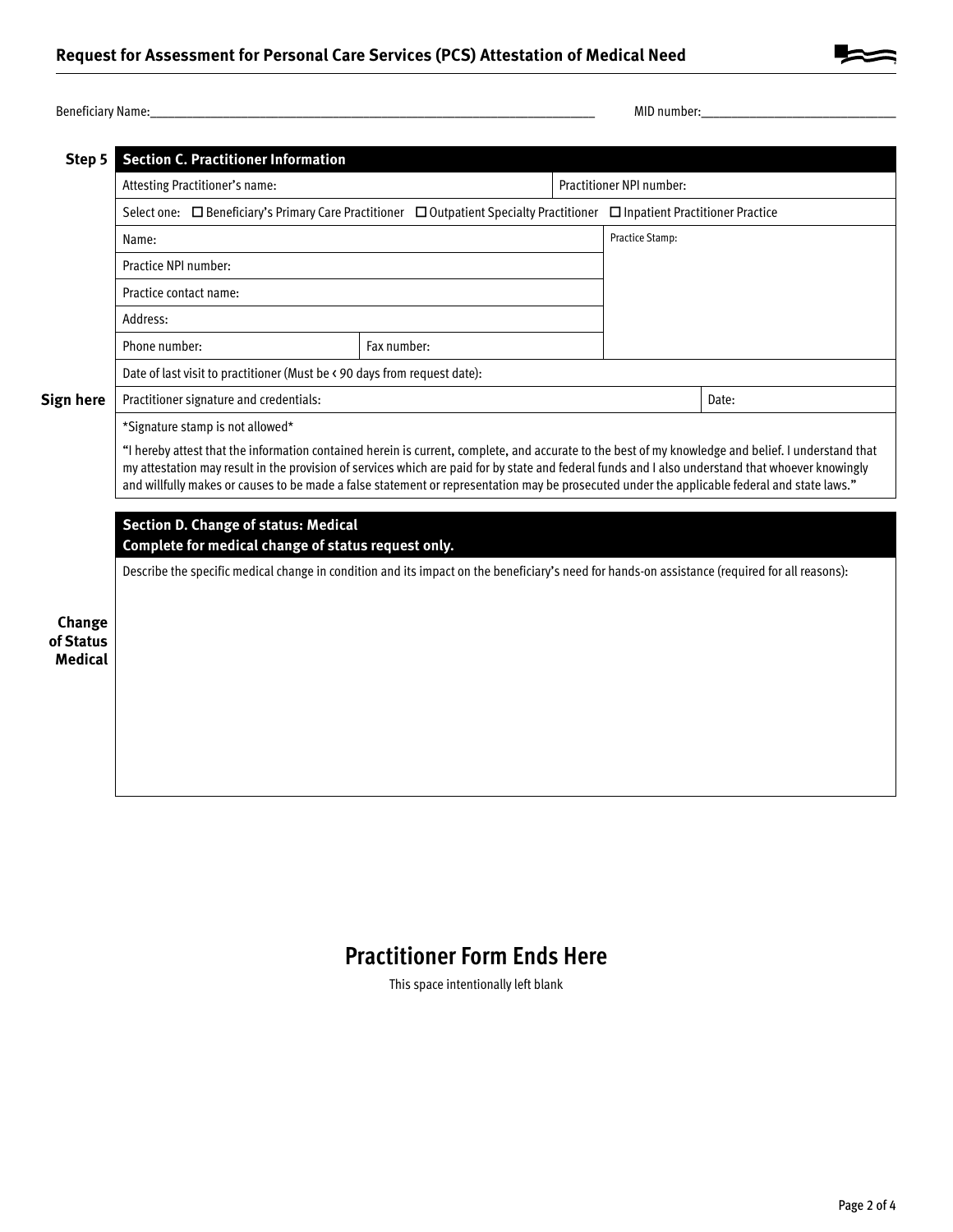| Beneficiary Name:   |                                                                                                                                        |                                                 |                                      |                                 |      |                                                      |                                                |  | MID number:                                                                               |                |  |  |
|---------------------|----------------------------------------------------------------------------------------------------------------------------------------|-------------------------------------------------|--------------------------------------|---------------------------------|------|------------------------------------------------------|------------------------------------------------|--|-------------------------------------------------------------------------------------------|----------------|--|--|
|                     |                                                                                                                                        |                                                 |                                      |                                 |      |                                                      |                                                |  | For non-medical change of status or change of provider requests, complete this page only. |                |  |  |
|                     | Step 1 Please select one: □ New Request                                                                                                |                                                 |                                      | □ Change of Status: Non-Medical |      |                                                      |                                                |  | Date of Request:                                                                          |                |  |  |
|                     | Beneficiary's name:                                                                                                                    | First:                                          |                                      |                                 |      | MI:                                                  | Last:                                          |  |                                                                                           | Date of birth: |  |  |
|                     | Medicaid ID number:<br>Gender: $\Box$ Male $\Box$ Female                                                                               |                                                 |                                      |                                 |      |                                                      |                                                |  | Language: $\Box$ English $\Box$ Spanish $\Box$ Other:                                     |                |  |  |
|                     | Address:                                                                                                                               |                                                 |                                      |                                 |      |                                                      |                                                |  |                                                                                           |                |  |  |
| Step 2              | City:                                                                                                                                  |                                                 | County:                              |                                 | ZIP: |                                                      |                                                |  | Phone number:                                                                             |                |  |  |
|                     | Alternate Contact (Non-PCS Provider)/Parent/Guardian (required if beneficiary < 18) Name:                                              |                                                 |                                      |                                 |      |                                                      |                                                |  |                                                                                           |                |  |  |
|                     | Relationship to Beneficiary:                                                                                                           |                                                 |                                      |                                 |      | Phone number:                                        |                                                |  |                                                                                           |                |  |  |
|                     | <b>Beneficiary currently resides:</b>                                                                                                  |                                                 |                                      |                                 |      |                                                      |                                                |  |                                                                                           |                |  |  |
|                     | $\Box$ At home                                                                                                                         |                                                 | $\Box$ Hospitalized/medical facility |                                 |      | □ Group Home<br>$\Box$ Other:                        |                                                |  |                                                                                           |                |  |  |
|                     | □ Adult Care Home                                                                                                                      |                                                 | □ Skilled Nursing Facility           |                                 |      | □ Special Care Unit (SCU)                            |                                                |  | D/C date (Hospital/SNF):                                                                  |                |  |  |
|                     |                                                                                                                                        | <b>Section E. Change of Status: Non-Medical</b> |                                      |                                 |      |                                                      |                                                |  |                                                                                           |                |  |  |
|                     | Requested by (select one): $\Box$ PCS Provider $\Box$ Beneficiary                                                                      |                                                 |                                      |                                 |      |                                                      |                                                |  |                                                                                           |                |  |  |
|                     | Responsible Party: $\Box$ Guardian $\Box$ Legal Power of Attorney (POA) $\Box$ Family (Relationship):                                  |                                                 |                                      |                                 |      |                                                      |                                                |  |                                                                                           |                |  |  |
|                     | Requestor name:                                                                                                                        |                                                 |                                      |                                 |      |                                                      |                                                |  |                                                                                           |                |  |  |
|                     | PCS Provider NPI number:                                                                                                               |                                                 |                                      |                                 |      | PCS Provider Locator Code number (three-digit code): |                                                |  |                                                                                           |                |  |  |
|                     | Facility License number (if applicable):                                                                                               |                                                 |                                      |                                 |      | License date (if applicable):                        |                                                |  |                                                                                           | (mm/dd/yyy)    |  |  |
|                     | Provider contact name:                                                                                                                 |                                                 |                                      |                                 |      | Contact's position:                                  |                                                |  |                                                                                           |                |  |  |
| Change<br>of Status | Provider phone number:                                                                                                                 |                                                 |                                      |                                 |      | Provider fax number:                                 |                                                |  |                                                                                           |                |  |  |
| Non-                | Email:                                                                                                                                 |                                                 |                                      |                                 |      |                                                      |                                                |  |                                                                                           |                |  |  |
| <b>Medical</b>      | Reason for Change in Condition Requiring Reassessment:                                                                                 |                                                 |                                      |                                 |      |                                                      |                                                |  |                                                                                           |                |  |  |
|                     | $\square$ Change in beneficiary's location affecting ability to perform ADLs<br>$\Box$ Change in caregiver status                      |                                                 |                                      |                                 |      |                                                      | $\Box$ Change in days of need<br>$\Box$ Other: |  |                                                                                           |                |  |  |
|                     | Describe the specific change in condition and its impact on the beneficiary's need for hands-on assistance (required for all reasons): |                                                 |                                      |                                 |      |                                                      |                                                |  |                                                                                           |                |  |  |
|                     |                                                                                                                                        |                                                 |                                      |                                 |      |                                                      |                                                |  |                                                                                           |                |  |  |
|                     |                                                                                                                                        |                                                 |                                      |                                 |      |                                                      |                                                |  |                                                                                           |                |  |  |
|                     |                                                                                                                                        |                                                 |                                      |                                 |      |                                                      |                                                |  |                                                                                           |                |  |  |
|                     |                                                                                                                                        |                                                 |                                      |                                 |      |                                                      |                                                |  |                                                                                           |                |  |  |
|                     |                                                                                                                                        |                                                 |                                      |                                 |      |                                                      |                                                |  |                                                                                           |                |  |  |
|                     |                                                                                                                                        |                                                 |                                      |                                 |      |                                                      |                                                |  |                                                                                           |                |  |  |
|                     |                                                                                                                                        |                                                 |                                      |                                 |      |                                                      |                                                |  |                                                                                           |                |  |  |
|                     |                                                                                                                                        |                                                 |                                      |                                 |      |                                                      |                                                |  |                                                                                           |                |  |  |
|                     |                                                                                                                                        |                                                 |                                      |                                 |      |                                                      |                                                |  |                                                                                           |                |  |  |